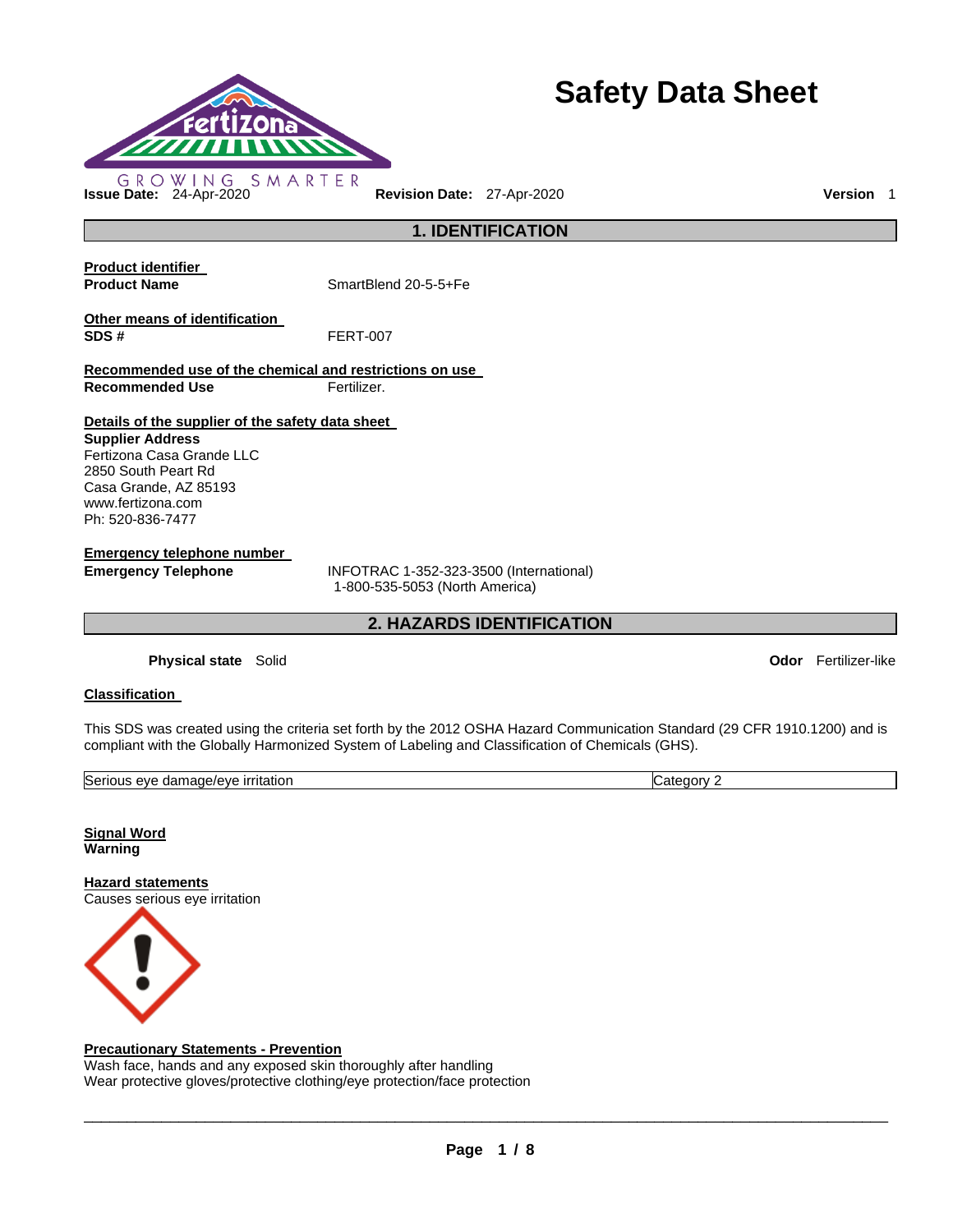#### **Precautionary Statements - Response**

IF IN EYES: Rinse cautiously with water for several minutes. Remove contact lenses, if present and easy to do. Continue rinsing If eye irritation persists: Get medical advice/attention

\_\_\_\_\_\_\_\_\_\_\_\_\_\_\_\_\_\_\_\_\_\_\_\_\_\_\_\_\_\_\_\_\_\_\_\_\_\_\_\_\_\_\_\_\_\_\_\_\_\_\_\_\_\_\_\_\_\_\_\_\_\_\_\_\_\_\_\_\_\_\_\_\_\_\_\_\_\_\_\_\_\_\_\_\_\_\_\_\_\_\_\_\_

#### **Other hazards**

Toxic to aquatic life with long lasting effects

# **3. COMPOSITION/INFORMATION ON INGREDIENTS**

Please also refer to subsequent sections of this SDS for additional information regarding the components of this product.

| <b>ALL-3-1-</b><br>name<br><br><u>ыан</u> | $\mathbf{r}$<br>'NG<br>und                        | Weight-%   |
|-------------------------------------------|---------------------------------------------------|------------|
| Sulfate<br>Ammonium                       | $\overline{\phantom{a}}$<br>3-20-:<br>- 700<br>uu | 50-60<br>. |

\*\*If Chemical Name/CAS No is "proprietary" and/or Weight-% is listed as a range, the specific chemical identity and/or percentage of composition has been withheld as a trade secret.\*\*

# **4. FIRST AID MEASURES**

#### **Description of first aid measures**

| <b>General Advice</b> | Provide this SDS to medical personnel for treatment.                                                                                                                                          |
|-----------------------|-----------------------------------------------------------------------------------------------------------------------------------------------------------------------------------------------|
| <b>Eye Contact</b>    | Rinse cautiously with water for several minutes. Remove contact lenses, if present and<br>easy to do. Continue rinsing. If eye irritation persists: Get medical advice/attention.             |
| <b>Skin Contact</b>   | Wash with plenty of water. Take off contaminated clothing. Wash contaminated clothing<br>before reuse. If skin irritation persists, call a physician.                                         |
| <b>Inhalation</b>     | Remove exposed individual(s) to fresh air for 20 minutes. Consult a physician/poison center<br>if individual's condition declines or if symptoms persist.                                     |
| Ingestion             | Rinse mouth. Do NOT induce vomiting. Drink 1 or 2 glasses of water. Never give anything<br>by mouth to an unconscious person. Call a poison center or doctor/physician if you feel<br>unwell. |
|                       | Most important symptoms and effects, both acute and delayed                                                                                                                                   |
| <b>Symptoms</b>       | Causes serious eye irritation. May be harmful if swallowed. May cause skin irritation.                                                                                                        |

#### **Indication of any immediate medical attention and special treatment needed**

**Notes to Physician**  Treat symptomatically.

## **5. FIRE-FIGHTING MEASURES**

#### **Suitable Extinguishing Media**

Use extinguishing measures that are appropriate to local circumstances and the surrounding environment.

#### **Unsuitable Extinguishing Media** Not determined.

#### **Specific Hazards Arising from the Chemical**

Product is not flammable.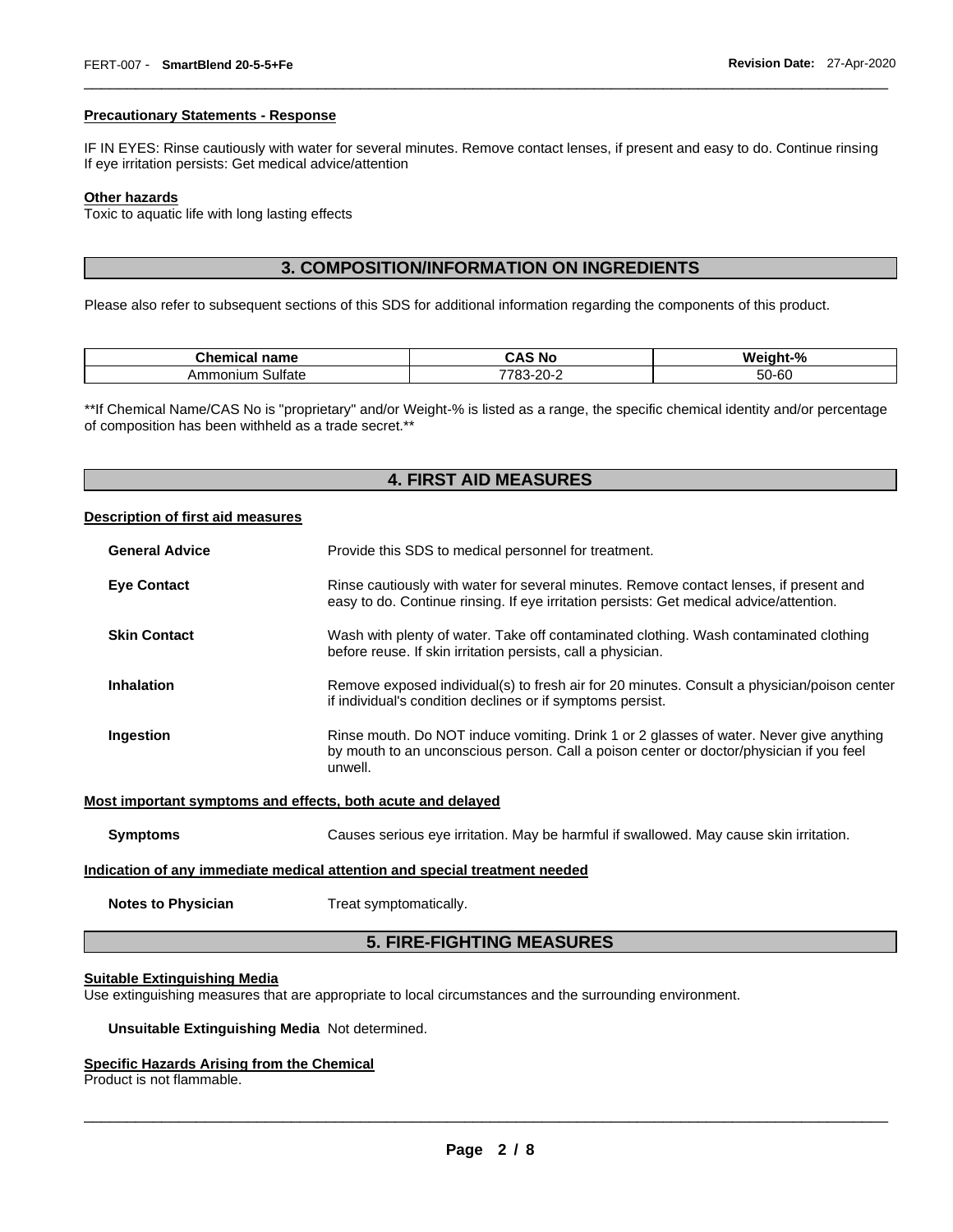# **Hazardous combustion products** Carbon oxides.

#### **Protective equipment and precautions for firefighters**

As in any fire, wear self-contained breathing apparatus pressure-demand, MSHA/NIOSH (approved or equivalent) and full protective gear.

#### **6. ACCIDENTAL RELEASE MEASURES**

\_\_\_\_\_\_\_\_\_\_\_\_\_\_\_\_\_\_\_\_\_\_\_\_\_\_\_\_\_\_\_\_\_\_\_\_\_\_\_\_\_\_\_\_\_\_\_\_\_\_\_\_\_\_\_\_\_\_\_\_\_\_\_\_\_\_\_\_\_\_\_\_\_\_\_\_\_\_\_\_\_\_\_\_\_\_\_\_\_\_\_\_\_

# **Personal precautions, protective equipment and emergency procedures**

| <b>Personal Precautions</b>                                  | Wear protective clothing as described in Section 8 of this safety data sheet. Ventilate area<br>of leak or spill.                                                                                                                                                                                                                                                                    |
|--------------------------------------------------------------|--------------------------------------------------------------------------------------------------------------------------------------------------------------------------------------------------------------------------------------------------------------------------------------------------------------------------------------------------------------------------------------|
| <b>Environmental precautions</b>                             |                                                                                                                                                                                                                                                                                                                                                                                      |
| <b>Environmental precautions</b>                             | Do not allow into any sewer, on the ground or into any body of water. See Section 12 for<br>additional Ecological Information.                                                                                                                                                                                                                                                       |
| Methods and material for containment and cleaning up         |                                                                                                                                                                                                                                                                                                                                                                                      |
| <b>Methods for Containment</b>                               | Prevent further leakage or spillage if safe to do so.                                                                                                                                                                                                                                                                                                                                |
| <b>Methods for Clean-Up</b>                                  | Avoid creating dust. Reclaim where possible. Sweep up and shovel into suitable containers<br>for disposal. For waste disposal, see section 13 of the SDS.                                                                                                                                                                                                                            |
|                                                              | 7. HANDLING AND STORAGE                                                                                                                                                                                                                                                                                                                                                              |
| <b>Precautions for safe handling</b>                         |                                                                                                                                                                                                                                                                                                                                                                                      |
| <b>Advice on Safe Handling</b>                               | Avoid generation of dust. Wear eye/face protection. Wear protective gloves/protective<br>clothing. Do not eat, drink or smoke when using this product. Use personal protection<br>recommended in Section 8. Wash face, hands and any exposed skin thoroughly after<br>handling. Avoid breathing dusts. Use only in well ventilated areas. Observe precautions<br>found on the label. |
| Conditions for safe storage, including any incompatibilities |                                                                                                                                                                                                                                                                                                                                                                                      |
| <b>Storage Conditions</b>                                    | Keep containers tightly closed in a dry, cool and well-ventilated place.                                                                                                                                                                                                                                                                                                             |
| <b>Incompatible Materials</b>                                | Strong oxidizing agents. Strong acids. Strong bases.                                                                                                                                                                                                                                                                                                                                 |
|                                                              | 8. EXPOSURE CONTROLS/PERSONAL PROTECTION                                                                                                                                                                                                                                                                                                                                             |
| <b>Exposure Guidelines</b>                                   | This product, as supplied, does not contain any hazardous materials with occupational<br>exposure limits established by the region specific regulatory bodies                                                                                                                                                                                                                        |
| <b>Appropriate engineering controls</b>                      |                                                                                                                                                                                                                                                                                                                                                                                      |
| <b>Engineering Controls</b>                                  | Maintain eye wash fountain and quick-drench facilities in work area.                                                                                                                                                                                                                                                                                                                 |

# **Individual protection measures, such as personal protective equipment**

| <b>Eve/Face Protection</b>      | Safety glasses as a minimum for protection. Refer to 29 CFR 1910.133 for eye and face<br>protection regulations.      |
|---------------------------------|-----------------------------------------------------------------------------------------------------------------------|
| <b>Skin and Body Protection</b> | Wear protective gloves and protective clothing. Refer to 29 CFR 1910.138 for appropriate<br>skin and body protection. |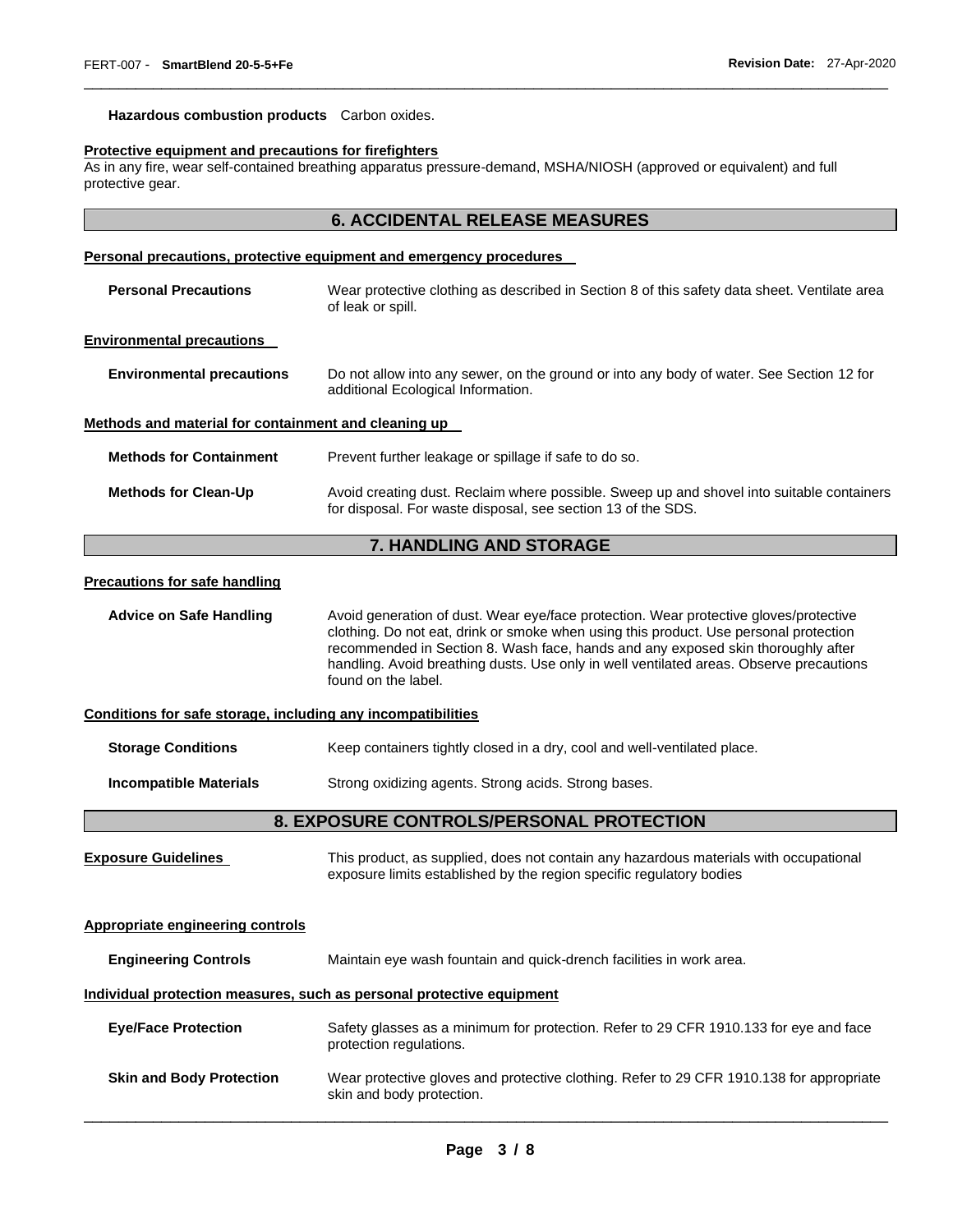**Respiratory Protection** If necessary, wear a MSHA/NIOSH-approved respirator. Refer to 29 CFR 1910.134 for respiratory protection requirements. **General Hygiene Considerations** Avoid contact with skin, eyes and clothing. After handling this product, wash hands before eating, drinking, or smoking. If contact occurs, remove contaminated clothing. If needed, take first aid action shown on section 4 of this SDS. Launder contaminated clothing before reuse.

\_\_\_\_\_\_\_\_\_\_\_\_\_\_\_\_\_\_\_\_\_\_\_\_\_\_\_\_\_\_\_\_\_\_\_\_\_\_\_\_\_\_\_\_\_\_\_\_\_\_\_\_\_\_\_\_\_\_\_\_\_\_\_\_\_\_\_\_\_\_\_\_\_\_\_\_\_\_\_\_\_\_\_\_\_\_\_\_\_\_\_\_\_

# **9. PHYSICAL AND CHEMICAL PROPERTIES**

#### **Information on basic physical and chemical properties**

| Solid<br>Not determined | Odor                  | Fertilizer-like |
|-------------------------|-----------------------|-----------------|
| Not determined          | <b>Odor Threshold</b> | Not determine   |
| <b>Values</b>           | • Method<br>Remarks   |                 |
| Not determined          |                       |                 |
| Not determined          |                       |                 |
| Not determined          |                       |                 |
| Not determined          |                       |                 |
| Not determined          |                       |                 |
| Not determined          |                       |                 |
|                         |                       |                 |
| Not determined          |                       |                 |
| Not determined          |                       |                 |
| Not determined          |                       |                 |
| Not determined          |                       |                 |
| Not determined          |                       |                 |
| Soluble in water        |                       |                 |
| Not determined          |                       |                 |
| Not determined          |                       |                 |
| Not determined          |                       |                 |
| Not determined          |                       |                 |
| Not determined          |                       |                 |
| Not determined          |                       |                 |
| Not determined          |                       |                 |
| Not determined          |                       |                 |
|                         |                       |                 |

**Odor Threshold** Not determined

# **10. STABILITY AND REACTIVITY**

#### **Reactivity**

Not reactive under normal conditions.

#### **Chemical stability**

Stable under recommended storage conditions.

#### **Possibility of hazardous reactions**

None under normal processing.

#### **Conditions to Avoid**

Keep out of reach of children. Avoid generation of dust.

#### **Incompatible materials**

Strong oxidizing agents. Strong acids. Strong bases.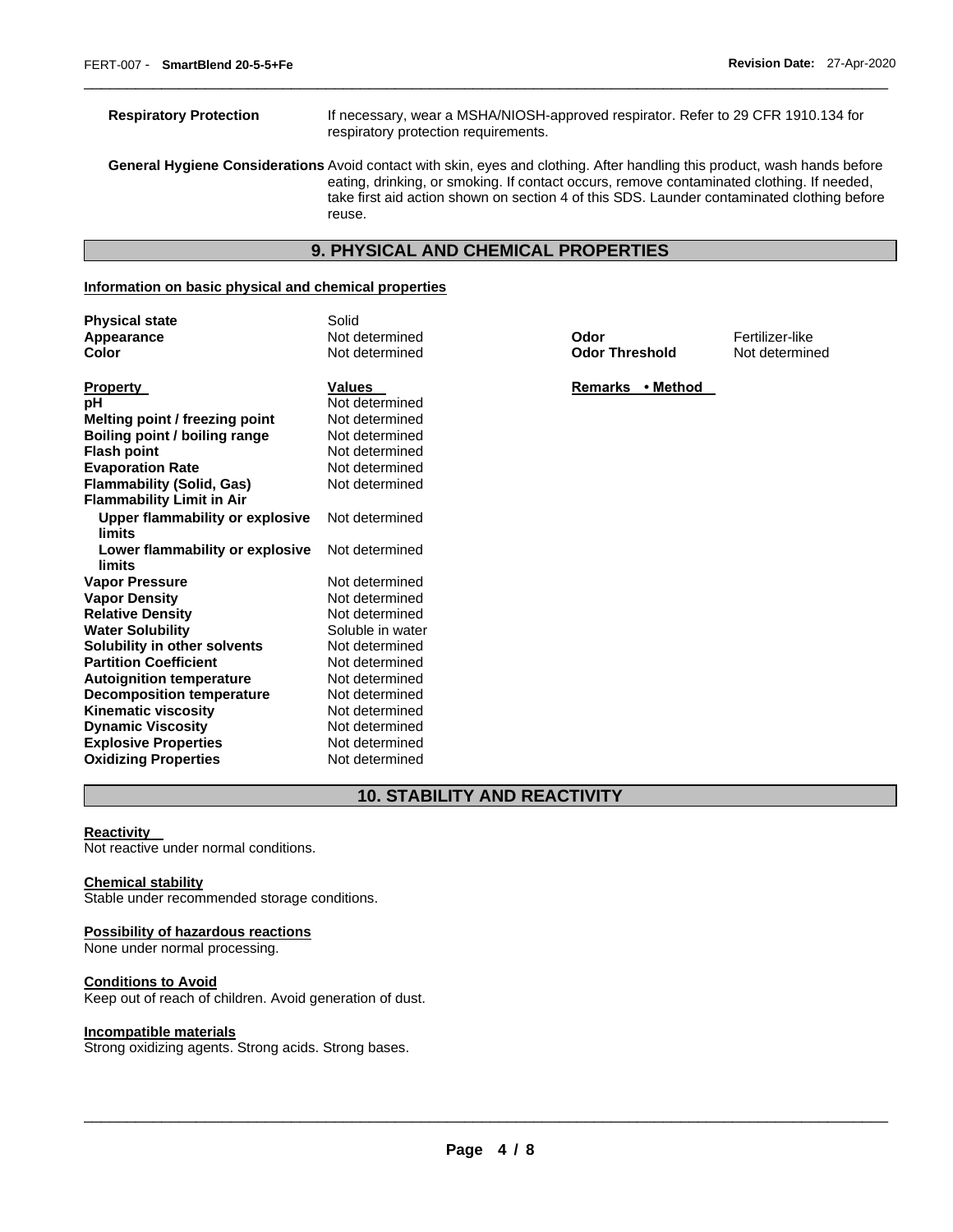#### **Hazardous decomposition products**

None known based on information supplied.

# **11. TOXICOLOGICAL INFORMATION**

\_\_\_\_\_\_\_\_\_\_\_\_\_\_\_\_\_\_\_\_\_\_\_\_\_\_\_\_\_\_\_\_\_\_\_\_\_\_\_\_\_\_\_\_\_\_\_\_\_\_\_\_\_\_\_\_\_\_\_\_\_\_\_\_\_\_\_\_\_\_\_\_\_\_\_\_\_\_\_\_\_\_\_\_\_\_\_\_\_\_\_\_\_

#### **Information on likely routes of exposure**

| <b>Product Information</b> |                                                     |
|----------------------------|-----------------------------------------------------|
| <b>Eye Contact</b>         | Causes serious eye irritation.                      |
| <b>Skin Contact</b>        | Prolonged contact may cause redness and irritation. |
| <b>Inhalation</b>          | May cause irritation if inhaled.                    |
| Ingestion                  | May be harmful if swallowed.                        |

#### **Component Information**

| <b>Chemical name</b>                 | Oral LD50            | <b>Dermal LD50</b>      | <b>Inhalation LC50</b>   |
|--------------------------------------|----------------------|-------------------------|--------------------------|
| Ammonium Sulfate<br>7783-20-2        | $= 2840$ mg/kg (Rat) | $>$ 2000 mg/kg (Rat)    | $\sim$                   |
| Urea<br>$57-13-6$                    | $= 8471$ mg/kg (Rat) |                         | $\overline{\phantom{0}}$ |
| Mono-ammonium Phosphate<br>7722-76-1 | $= 5750$ mg/kg (Rat) | $> 7940$ mg/kg (Rabbit) | $\blacksquare$           |
| Potassium Chloride<br>7447-40-7      | $= 2600$ mg/kg (Rat) |                         | $\overline{\phantom{0}}$ |

#### **Symptoms related to the physical, chemical and toxicological characteristics**

**Symptoms** Please see section 4 of this SDS for symptoms.

#### **Delayed and immediate effects as well as chronic effects from short and long-term exposure**

**Carcinogenicity** Based on the information provided, this product does not contain any carcinogens or potential carcinogens as listed by OSHA, IARC or NTP.

#### **Numerical measures of toxicity**

**The following values are calculated based on chapter 3.1 of the GHS document** . **Oral LD50** 3,912.20 mg/kg

#### **12. ECOLOGICAL INFORMATION**

#### **Ecotoxicity**

Toxic to aquatic life with long lasting effects.

#### **Component Information**

| <b>Chemical name</b> | Algae/aguatic plants | Fish                             | Crustacea                                                           |
|----------------------|----------------------|----------------------------------|---------------------------------------------------------------------|
| Ammonium Sulfate     |                      |                                  | 250: 96 h Brachydanio rerio mg/L   14: 48 h Daphnia magna mg/L LC50 |
| 7783-20-2            |                      | LC50 32.2 - 41.9: 96 h           | 423: 24 h Daphnia magna mg/L                                        |
|                      |                      | Oncorhynchus mykiss mg/L LC50    | EC50                                                                |
|                      |                      | flow-through 18: 96 h Cyprinus   |                                                                     |
|                      |                      | carpio mg/L LC50 123 - 128: 96 h |                                                                     |
|                      |                      | Poecilia reticulata mg/L LC50    |                                                                     |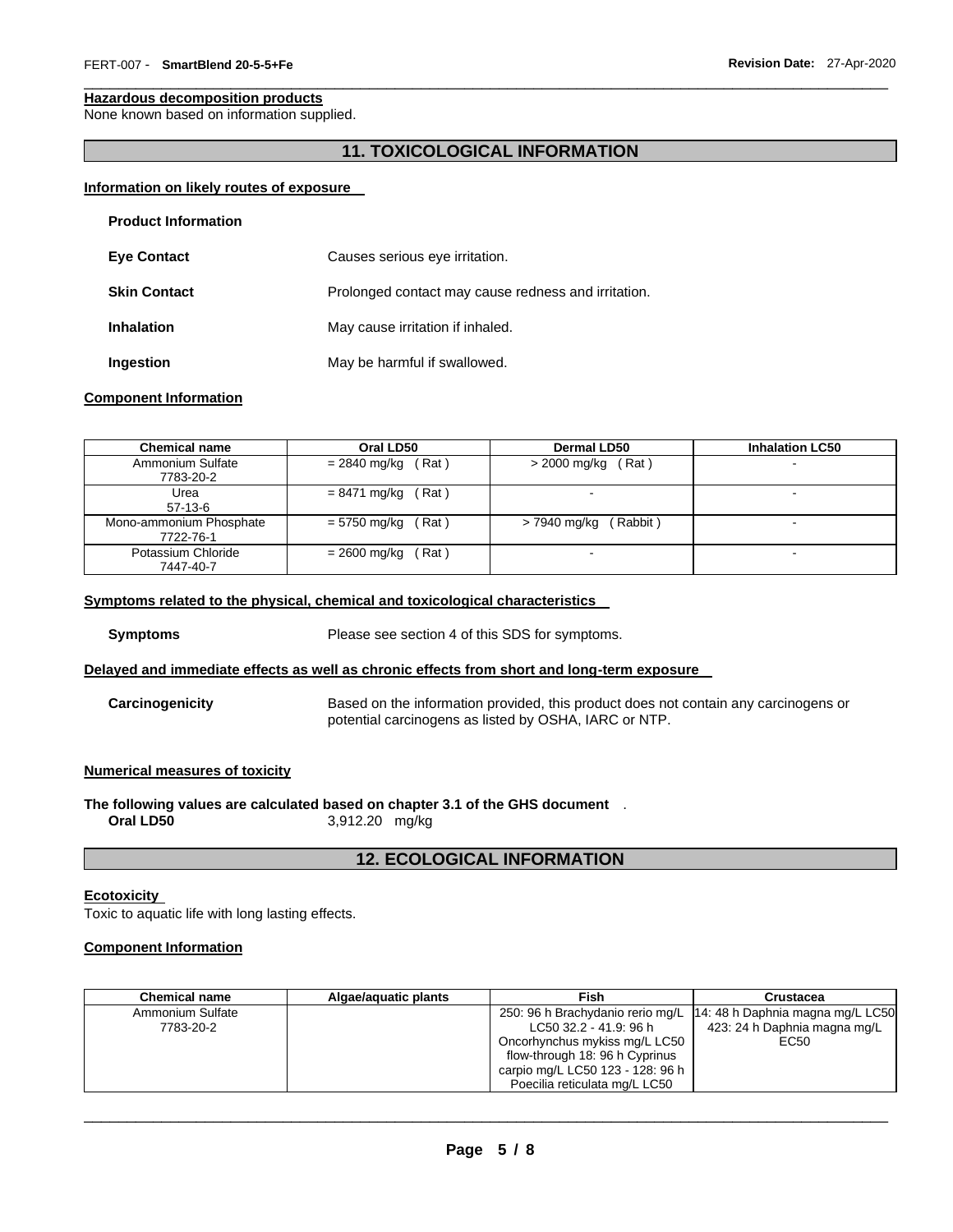|                         |                        | semi-static 460 - 1000: 96 h         |                                  |
|-------------------------|------------------------|--------------------------------------|----------------------------------|
|                         |                        | Leuciscus idus mg/L LC50 static      |                                  |
|                         |                        | 420: 96 h Brachydanio rerio mg/L     |                                  |
|                         |                        | LC50 semi-static 480: 96 h           |                                  |
|                         |                        | Brachydanio rerio mg/L LC50          |                                  |
|                         |                        | flow-through 126: 96 h Poecilia      |                                  |
|                         |                        | reticulata mg/L LC50 5.2 - 8.2: 96 h |                                  |
|                         |                        | Oncorhynchus mykiss mg/L LC50        |                                  |
|                         |                        | static 100: 96 h Pimephales          |                                  |
|                         |                        | promelas mg/L LC50                   |                                  |
| Urea                    |                        | 16200 - 18300: 96 h Poecilia         | 10000: 24 h Daphnia magna Straus |
| $57-13-6$               |                        | reticulata mg/L LC50                 | mg/L EC50 3910: 48 h Daphnia     |
|                         |                        |                                      | magna mg/L EC50 Static           |
| Mono-ammonium Phosphate |                        | 85.9: 96 h Oncorhynchus mykiss       |                                  |
| 7722-76-1               |                        | mg/L LC50 static                     |                                  |
| Potassium Chloride      | 2500: 72 h Desmodesmus | 1060: 96 h Lepomis macrochirus       | 83: 48 h Daphnia magna mg/L      |
| 7447-40-7               | subspicatus mg/L EC50  | mg/L LC50 static 750 - 1020: 96 h    | EC50 Static 825: 48 h Daphnia    |
|                         |                        | Pimephales promelas mg/L LC50        | magna mg/L EC50                  |
|                         |                        | static                               |                                  |

# **Persistence/Degradability**

Not determined.

#### **Bioaccumulation**

There is no data for this product.

#### **Mobility**

| <b>Chemical name</b> | $-0.01$<br>.<br><b>Partition coefficient</b> |
|----------------------|----------------------------------------------|
| Ammonium Sulfate     | י. -                                         |
| 7783-20-2            |                                              |

#### **Other Adverse Effects**

Not determined

# **13. DISPOSAL CONSIDERATIONS**

# **Waste Treatment Methods**

| <b>Disposal of Wastes</b>     | Disposal should be in accordance with applicable regional, national and local laws and<br>regulations. |
|-------------------------------|--------------------------------------------------------------------------------------------------------|
| <b>Contaminated Packaging</b> | Disposal should be in accordance with applicable regional, national and local laws and<br>regulations. |

# **14. TRANSPORT INFORMATION**

| <b>Note</b> | Please see current shipping paper for most up to date shipping information, including<br>exemptions and special circumstances. |
|-------------|--------------------------------------------------------------------------------------------------------------------------------|
| <u>DOT</u>  | Not regulated                                                                                                                  |
| <b>IATA</b> | Not regulated                                                                                                                  |
| <b>IMDG</b> | Not regulated                                                                                                                  |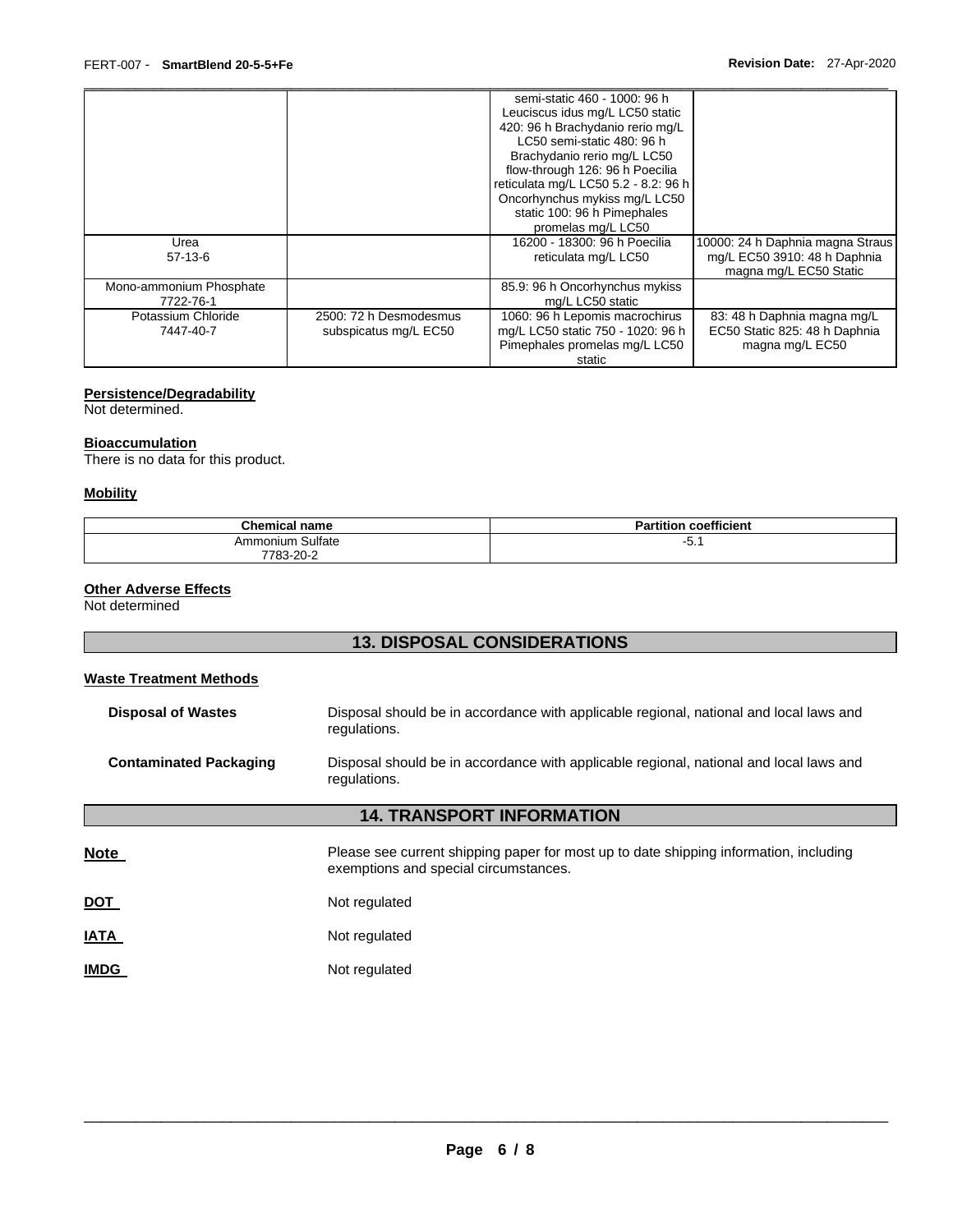#### \_\_\_\_\_\_\_\_\_\_\_\_\_\_\_\_\_\_\_\_\_\_\_\_\_\_\_\_\_\_\_\_\_\_\_\_\_\_\_\_\_\_\_\_\_\_\_\_\_\_\_\_\_\_\_\_\_\_\_\_\_\_\_\_\_\_\_\_\_\_\_\_\_\_\_\_\_\_\_\_\_\_\_\_\_\_\_\_\_\_\_\_\_ **15. REGULATORY INFORMATION**

#### **International Inventories**

| <b>Chemical name</b>    | TSCA TSCA Inventory   DSL/NDSL   EINECS/ELI |            | <b>ENCS</b> | <b>IECSC</b> | <b>KECL</b> | <b>PICCS</b> | <b>AICS</b> |
|-------------------------|---------------------------------------------|------------|-------------|--------------|-------------|--------------|-------------|
|                         | <b>Status</b>                               | <b>NCS</b> |             |              |             |              |             |
| Ammonium Sulfate        | <b>ACTIVE</b>                               |            |             |              |             |              |             |
| Urea                    | <b>ACTIVE</b>                               |            |             |              |             |              |             |
| Mono-ammonium Phosphate | <b>ACTIVE</b>                               |            |             |              |             |              |             |
| Potassium Chloride      | <b>ACTIVE</b>                               |            |             |              |             |              |             |
| Iron saccharate         |                                             |            |             |              |             |              |             |

#### **Legend:**

*TSCA - United States Toxic Substances Control Act Section 8(b) Inventory* 

*DSL/NDSL - Canadian Domestic Substances List/Non-Domestic Substances List* 

*EINECS/ELINCS - European Inventory of Existing Chemical Substances/European List of Notified Chemical Substances* 

*ENCS - Japan Existing and New Chemical Substances* 

*IECSC - China Inventory of Existing Chemical Substances* 

*KECL - Korean Existing and Evaluated Chemical Substances* 

*PICCS - Philippines Inventory of Chemicals and Chemical Substances* 

*AICS - Australian Inventory of Chemical Substances* 

#### **US Federal Regulations**

#### **CERCLA**

This material, as supplied, does not contain any substances regulated as hazardous substances under the Comprehensive Environmental Response Compensation and Liability Act (CERCLA) (40 CFR 302) or the Superfund Amendments and Reauthorization Act (SARA) (40 CFR 355).

### **SARA 313**

Section 313 of Title III of the Superfund Amendments and Reauthorization Act of 1986 (SARA). This product contains a chemical or chemicals which are subject to the reporting requirements of the Act and Title 40 of the Code of Federal Regulations, Part 372

| <b>Chemical name</b>                | <b>CAS No</b> | Weight-% | <b>SARA 313 - Threshold</b><br>Values % |
|-------------------------------------|---------------|----------|-----------------------------------------|
| Ammonium Sulfate - 7783-20-2        | 7783-20-2     | 50-60    |                                         |
| Mono-ammonium Phosphate - 7722-76-1 | 7722-76-1     | 1-10     |                                         |

#### **CWA (Clean Water Act)**

This product does not contain any substances regulated as pollutants pursuant to the Clean Water Act (40 CFR 122.21 and 40 CFR 122.42)

#### **US State Regulations**

#### **California Proposition 65**

This product does not contain any Proposition 65 chemicals.

#### **U.S. State Right-to-Know Regulations**

This product does not contain any substances regulated under applicable state right-to-know regulations